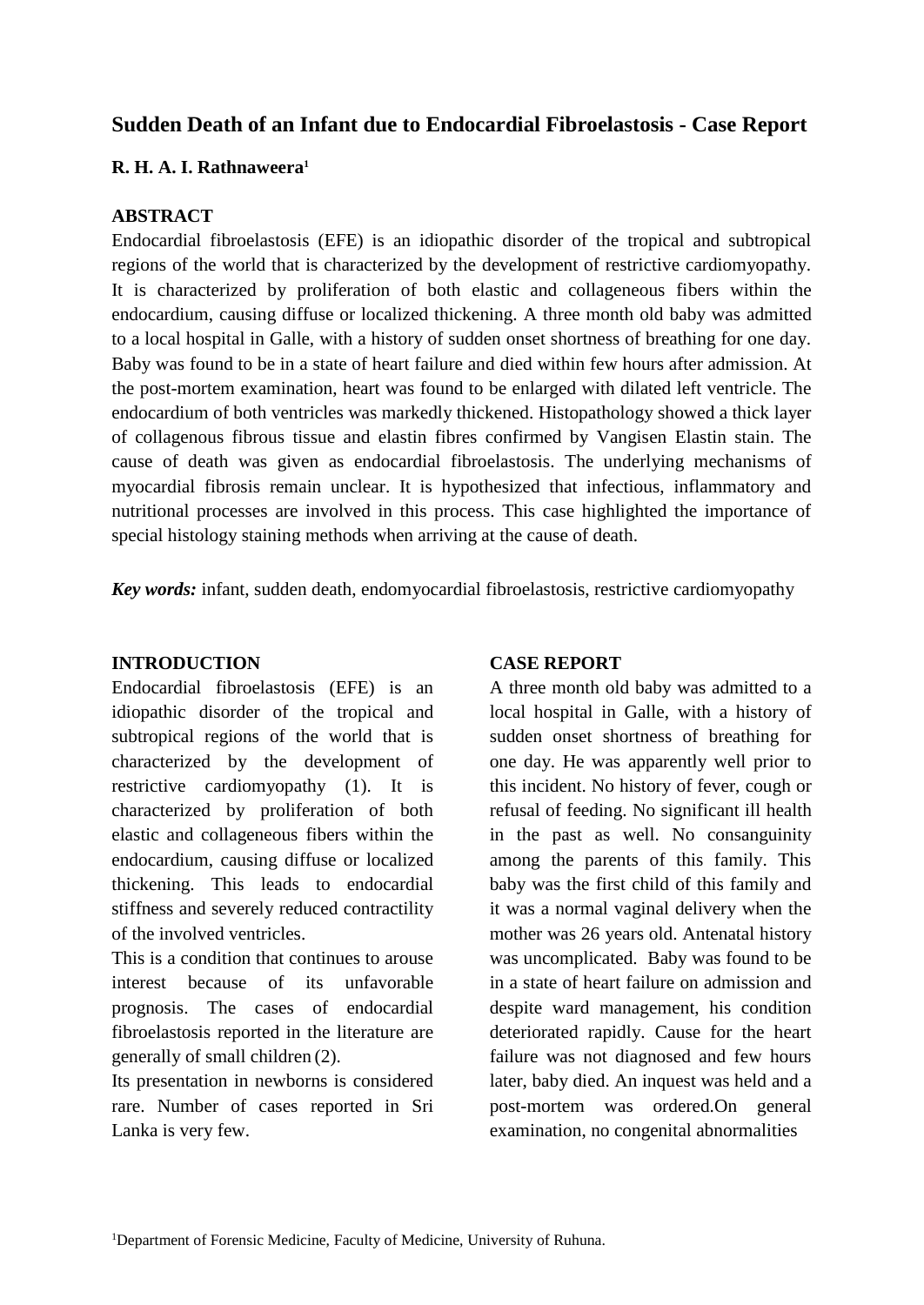**RATHNAWEERA R. H. A. I.,** Sudden death of an infant due to endocardial fibroelastosis - Case report. *Sri Lanka Anatomy Journal (SLAJ), 1(2): 43-46, 2017.*

were seen and the face was found to be congested. No injuries were seen. Body weight was 5.3kg. Brain appears unremarkable. Both lungs were congested and squeezing reveals a fine froth. Kidneys and liver also found to be congested. Heart was enlarged with dilated left ventricle. The endocardium of both ventricles was markedly thickened with the involvement of the papillary muscles and the chordae tendinae (Figure 1,2,3). The myocardium was normal. The microscopic sections done from several areas of both the right and the left ventricle showed a thick layer of collagenous fibrous tissue and elastin fibers confirmed by Verhhoeff Elastin stain (Figure 4, 5, 6). The cause of death was given as endocardial fibroelastosis.



**Figure 1: Thickened endocardium of the right ventricle**



**Figure 2: Thickened endocardium of the left ventricle**



**Figure 3: Verhhoeff Elastin stain of the endocardium- lower (x 10) magnification** 



**Figure 4: Verhhoeff Elastin stain of the endocardium-higher (x40) magnification** 

#### **DISCUSSION**

Endocardial fibroelastosis is a rare disorder in newborns, accounting for no more than 1-4% of total congenital heart disease. It occurs one in every 5000-6000 live births (1). Around 80% of patients present with congestive heart failure within the first year of life. The distinction into primary and secondary endocardial fibroelastosis has recently been challenged and according to more recent thinking, EFE is simply a reaction to chronic myocardial stress (3). This stress may be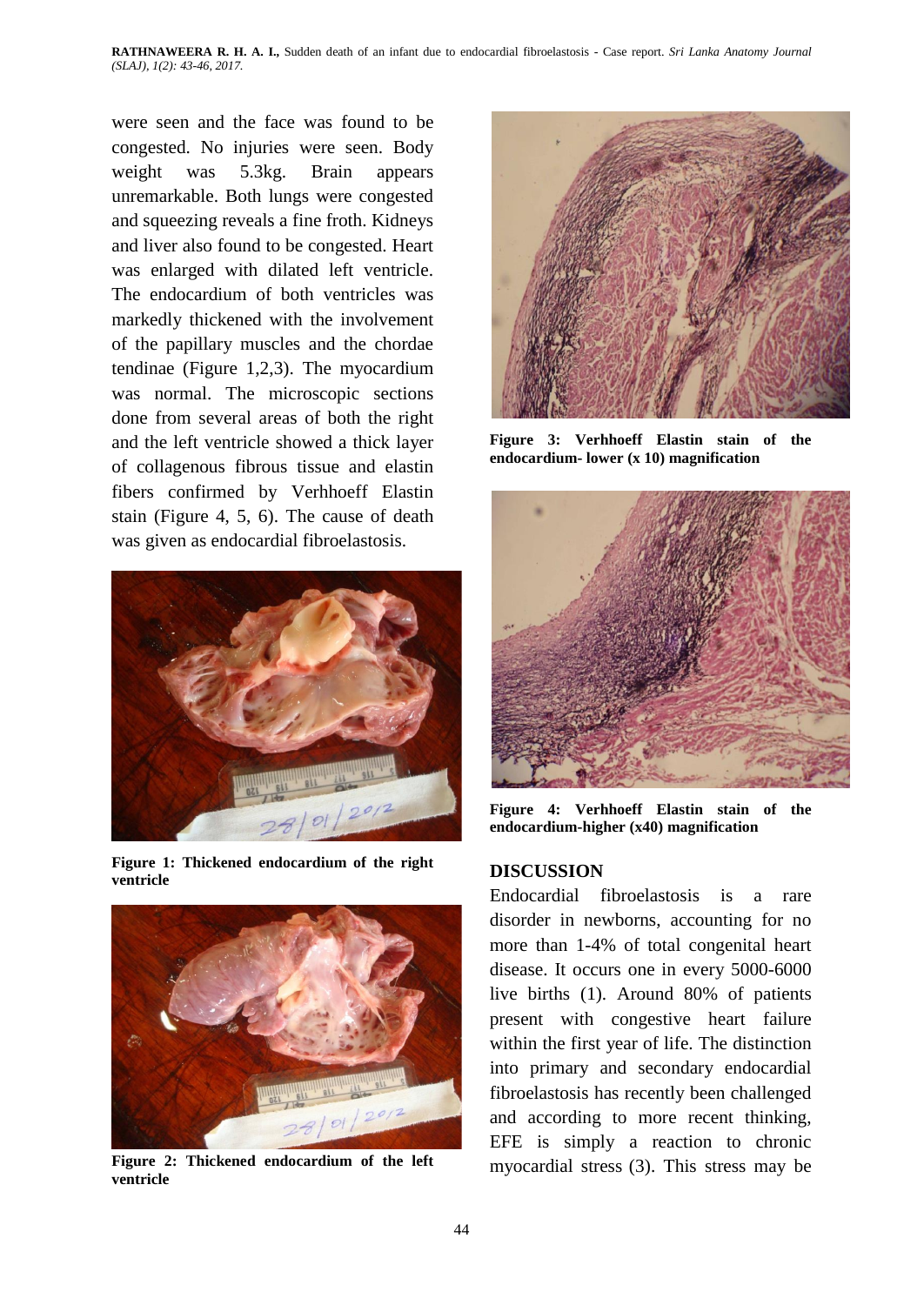due to congenital disorders of the vessels and or valves, to viral agents, or to genetic causes determining dysfunction of the myocardium (4). In general, fibrosis in cardiac tissue has been mainly linked to increased level of a cytokine, transforming growth factor-β1. The underlying mechanisms of myocardial fibrosis in this specific entity remain unclear. Hypotheses include infectious, inflammatory and nutritional processes as causes (3). EFE is frequently associated with concomitant parasitic infections (eg, helminthes) and their attendant eosinophilia, although the role of parasitic infections and/or the eosinophil remains speculative. The development of EFE as a sequel to toxoplasma-related myocarditis has also been described, as has a relationship of malarial infection to development of EFE. However, no specific organism has been consistently associated with EFE (5).

The endocardial fibrosis develops in the foetus too, the endocardium is the layer most sensitive to injury, being the last to be supplied by the coronary arteries. Many studies have shown that endocardial smooth muscle cells exposed to chronic stress, proliferate and undergo a transition to fibroblasts, producing both collagen and

elastin (6). It is not yet clear how this occurs, but it would seem to be similar to occurrences in other organs. Patchy fibrosis of the endocardial surface of the heart leads to reduced compliance and, ultimately, restrictive physiology as the endomyocardial surface becomes more generally involved. Endocardial fibrosis principally involves the apices of the right and left ventricles and may affect the atrioventricular valves mainly by tethering the papillary muscles, leading to tricuspid and mitral regurgitation. Ventricular

stiffness along with atrioventricular valvular regurgitation results in atrial enlargement, which has been linked to atrial arrhythmias such as [atrial](http://emedicine.medscape.com/article/151066-overview)  [fibrillation.](http://emedicine.medscape.com/article/151066-overview) Fibrosis also reduces conduction velocity, impairs activation pattern and may provide the substrate for wave breaks and reentry (7).

The earliest changes of EFE are not well described because most patients do not present with symptoms until relatively late in the clinical course. Olsen described 3 phases of EFE (8). The first phase involves eosinophilic infiltration of the myocardium with necrosis of the sub endocardium and a pathologic picture consistent with acute myocarditis. This is reportedly present in the first 5 weeks of the illness. The second stage, typically observed after 10 months, is associated with thrombus formation over the initial lesions, with a decrement in the amount of inflammatory activity present. Ultimately, after several years of disease activity, the fibrotic phase is reached, when the endocardium is replaced by collagenous fibrosis. This pathomorphologic schema is not observed uniformly and has not been consistently supported by other investigators.

EFE is most frequently observed in the socially disadvantaged and in children and young women. These groups frequently have malnutrition and in regions of sub-Saharan Africa where the disease is most prevalent, the typical diet is high in a tuber called cassava, which contains relatively high concentrations of the rare earth element Cerium (Ce). The combination of high Ce levels and hypomagnesemia has been shown to produce EFE-like lesions in laboratory animals (9). This case highlighted the importance of special histological staining methods when arriving at the cause of death.